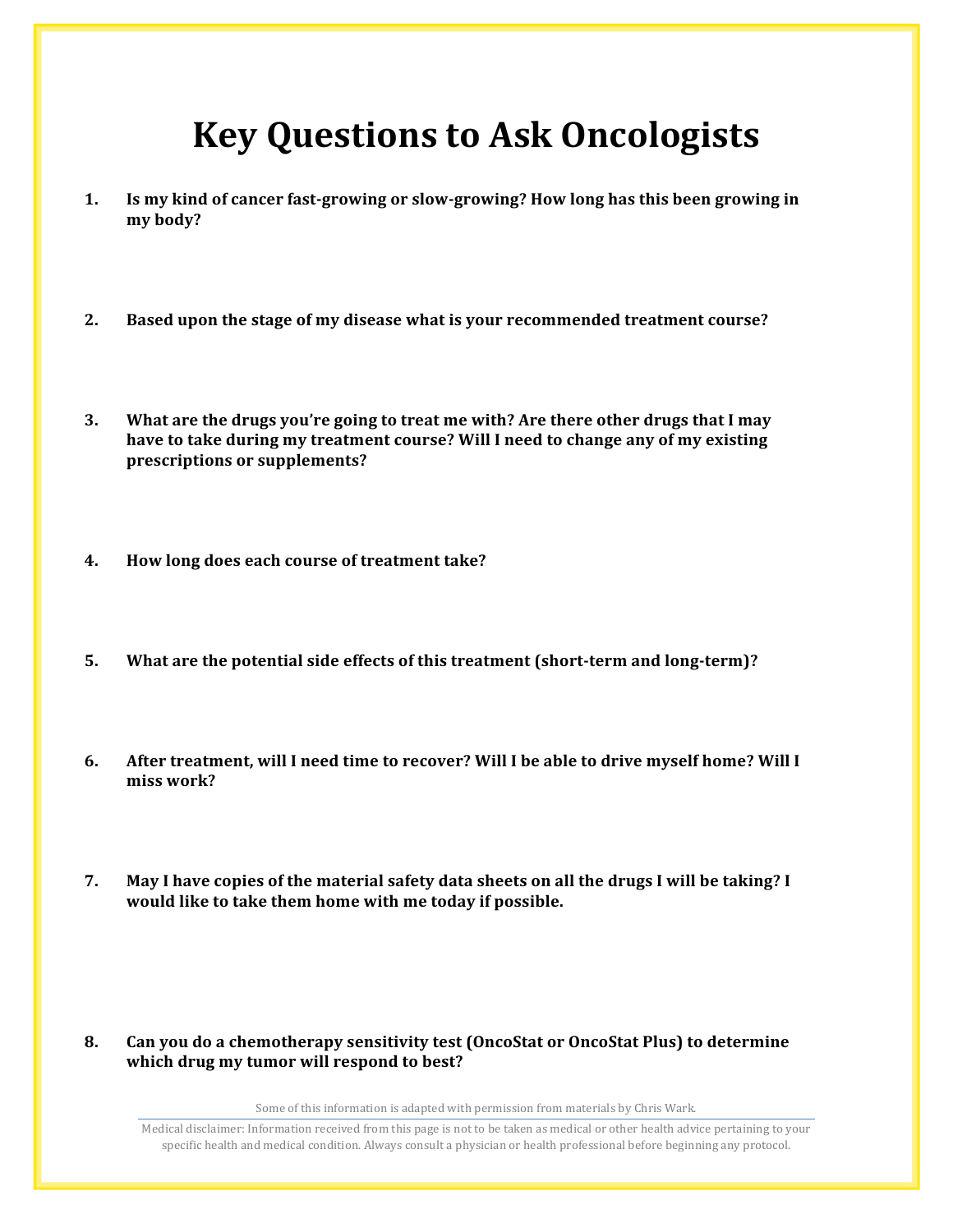- **9.** Will my cancer cells eventually become resistant to chemotherapy?
- 10. Should I choose not to do chemotherapy, would you still be willing to monitor me with imaging scans and blood work?
- **11.** Statistically, what is my disease-free five-year survival rate with your treatment protocol versus taking no action about my diagnosis?
- **12.** Should I make any changes to my diet or lifestyle during or after treatment?
- **13.** Do you incorporate alternative and complementary practices with your treatment **protocol?**
- **14.** I would like to pursue one of the most widely researched complementary therapies, mistletoe therapy, that would not counteract your treatment protocol and has shown to offset the negative side effects of conventional treatment. Would you continue treating **me** if I chose this course of action?
- **15.** How will I be able to reach you if I have any concerns or further questions?

Some of this information is adapted with permission from materials by Chris Wark.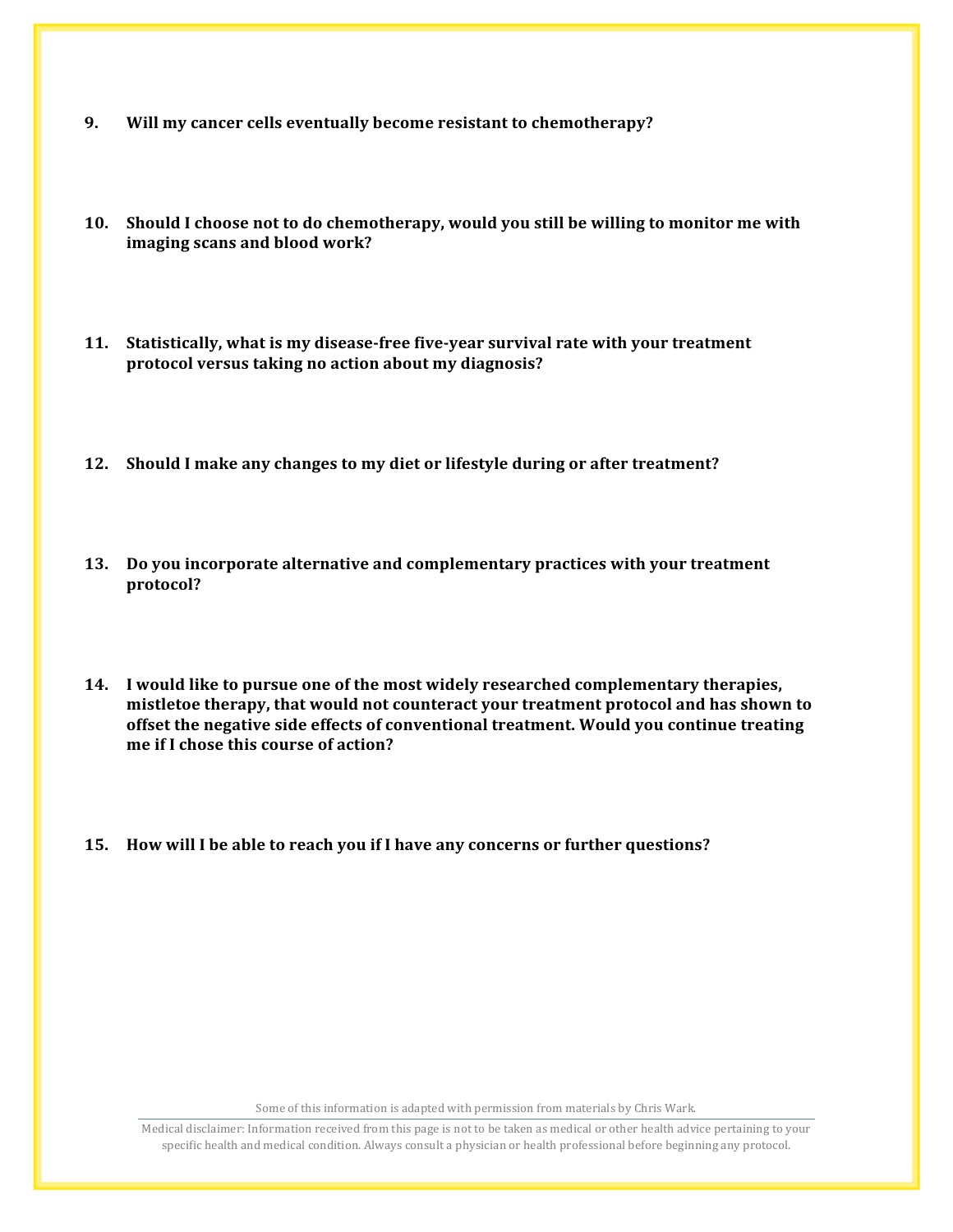# **The Why Behind the Key Questions**

#### **1.** Is my kind of cancer fast-growing or slow-growing? How long has this been growing in **my body?**

A slow-growing cancer type may allow you more time to make decisions about your care. Use this time to gather more information, speak to various health providers and physicians, and to pray in order to make the most informed decision. A fast-growing cancer type should be addressed quickly, however both slow-growing and fast-growing cancer types warrant action.

- **2.** Based upon the stage of my disease what is your recommended treatment course? Conventional physicians must abide by standard of care in the United States, which is a combination of surgery, radiation, and chemotherapy. Be your own advocate during your visit, ask questions and take notes to review later, you may consider recording the conversation on your phone as well. Approach your visit with an open mind, but be ready to consider other complementary options that particular physician may not be able to offer.
- **3. What** are the drugs you're going to treat me with? Are there other drugs that I may have to take during my treatment course? Will I need to change any of my existing **prescriptions or supplements?**

Write down the names of the drugs the physician recommends. It is important to ask what additional drugs they may prescribe. Inquire about side effects, cost, duration of treatment. Ask if any of your current medications or supplements would need to be eliminated or adjusted. 

- 4. How long does each course of treatment take? It is helpful to know how long each course of treatment takes to plan your day or week.
- **5.** What are the potential side effects of this treatment (short-term and long-term)? Ask about long-tem and short-term side effects. Be wary if the physician is only mentioning minor side effects (i.e. nausea, loss of hair, loss of appetite) as many of the chemotherapy drugs typically cause more serious, unforeseen long-term side effects; such as neuropathy or damage to your organs, or even secondary cancers.
- 6. After treatment, will I need time to recover? Will I be able to drive myself home? Will I **miss work?**

This is important to know so you can make necessary arrangements.

**7.** May I have copies of the material safety data sheets for all the drugs I will be taking? I would like to take them home with me today if possible. The material safety data sheet (MSDS) is the drug insert that pharmaceutical companies provide that lists all the known side effects and counter-indications with other medications. You can Google this information if your physician does not have MSDS sheets available.

Some of this information is adapted with permission from materials by Chris Wark.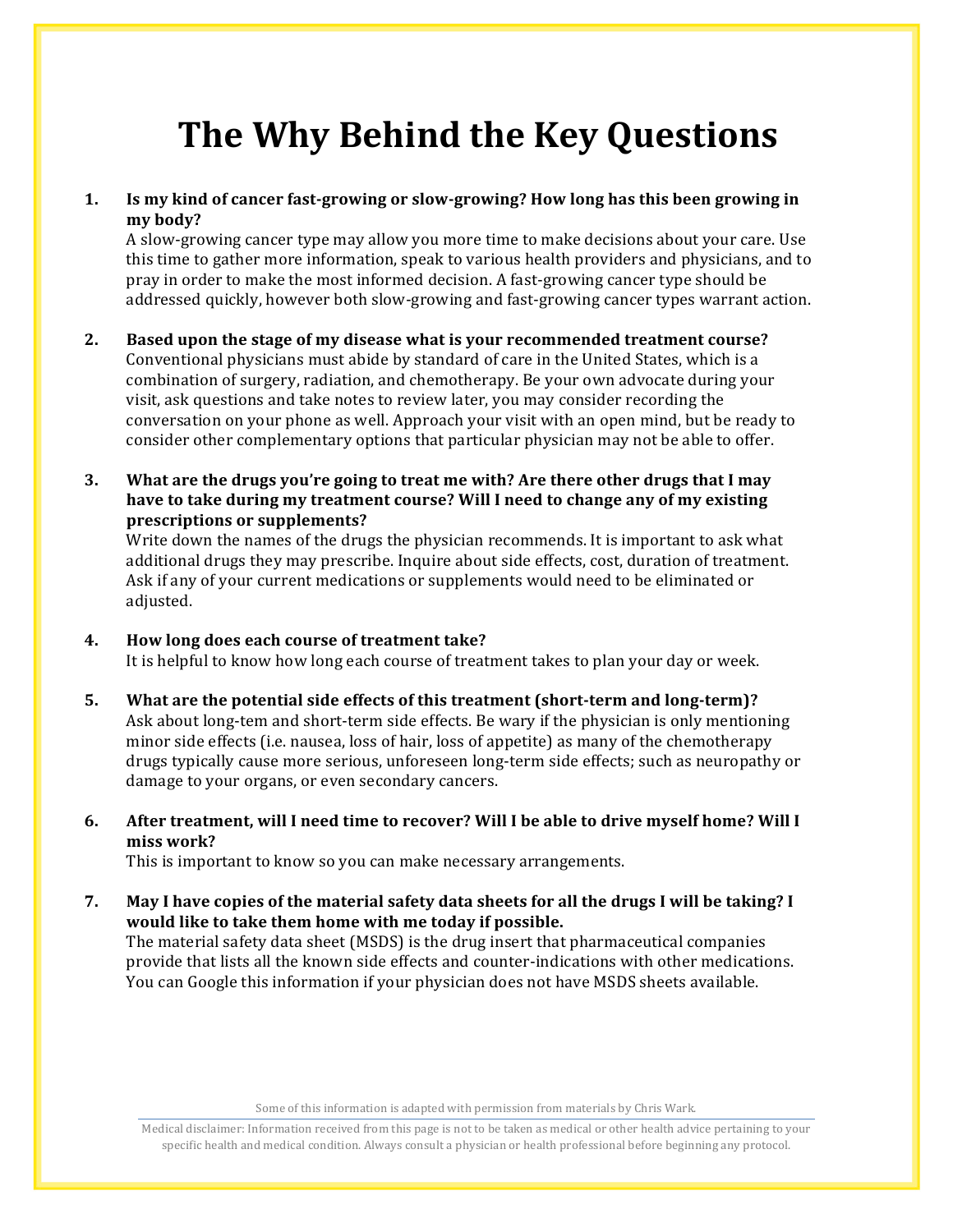#### **8.** Can you do a chemotherapy sensitivity test (OncoStat or OncoStat Plus) to determine **which drug my tumor will respond to best?**

A chemotherapy sensitivity test is sent to Greece and conducted by the Research Genetic Cancer Centre Ltd, or it may be conducted by Biofocus in Germany. The test uses your blood sample to test against many different chemotherapy drugs, medications, and natural substances. The test is very comprehensive and involves genetic testing as well. The results of chemotherapy sensitivity help elucidate the most effective agents to treat your cancer type.

#### **9.** Will my cancer cells eventually become resistant to chemotherapy?

Ask your physician why this would occur, and what the likelihood is of resistance. Inquire about why they try different types of chemotherapy on a single individual. If chemotherapy proves to be effective with your cancer, mistletoe therapy may be used to reduce the risk of tumor recurrence and to offset some of the side effects of chemotherapy and tumor related pain. Mistletoe does not counteract the effects of chemotherapy.

#### **10.** Should I choose not to do chemotherapy, would you still be willing to monitor me with **imaging scans and blood work?**

If you choose not to pursue chemotherapy, whether you use mistletoe therapy or any other treatment, you will need an oncologist to monitor you. If they decline you can ask if they will refer you to an oncologist who would be willing to monitor you throughout your course of care, you can also research physicians at other hospitals.

#### **11.** Statistically, what is my disease-free five-year survival rate with your treatment protocol versus taking no action about my diagnosis?

The "disease-free five-year survival rate" of your specific diagnosis is helpful in determining if patients are alive after five years and if their cancer has recurred during that time. "Five-year survival rate" indicates patients are alive but does not give any information about if they have been cured. 

#### **12.** Should I make any changes to my diet or lifestyle during or after treatment?

Many conventional medicine physicians are not trained in the importance of good nutrition. However changes to your diet and lifestyle are essential to overcoming cancer and ensuring it does not recur. A health provider who is educated and trained in good nutrition therapy can guide you to the best diet and supplementation that will prevent chronic inflammation, stimulate your body's natural defense system, promote a healthy digestive and immune system, effectively remove free radicals and toxins from your system, and recommend alternative and complementary therapies. To find a provider in your area who has knowledge and training on the use of mistletoe (Iscador or Iscar) visit: http://www.believebig.org/Mistletoe-Physician.html

#### **13.** Do you incorporate alternative and complementary practices with your treatment **protocol?**

Many hospitals and providers are beginning to include alternative and complementary practices. Those hospitals that already have incorporated these therapies are likely to be more supportive of your desire to pursue a combined individualized approach.

Some of this information is adapted with permission from materials by Chris Wark.